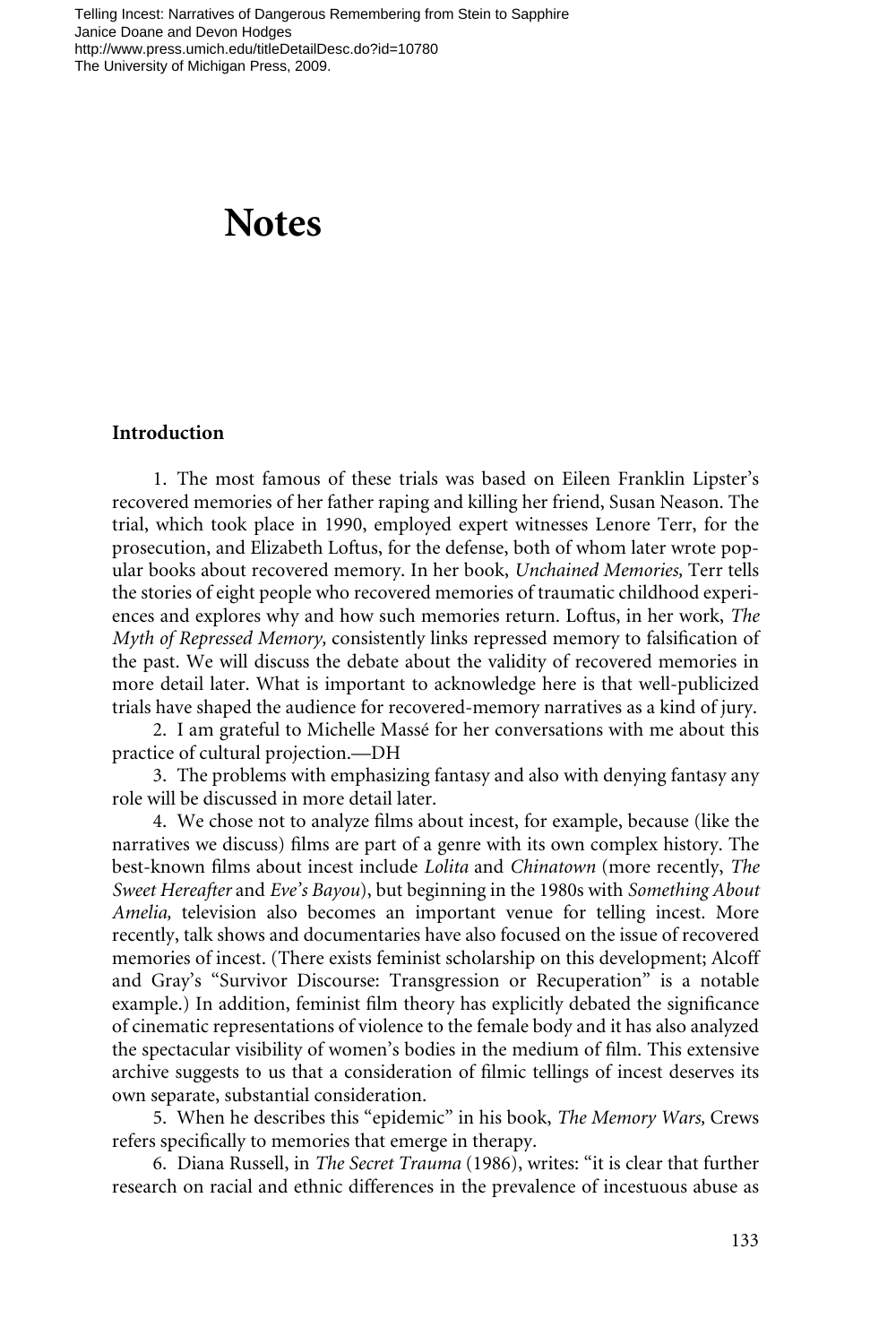> well as most other aspects of the incest experience is urgently needed. This has been a seriously neglected area in the field" (112). Ten years later, Kali Tal echoes Russell's concern by pointing out the way in which anthologies of incest stories, such as *Voices in the Night* and *I Never Told Anyone,* universalize the experience of incest by ignoring racial and ethnic differences, or rather, by ignoring the specific social and economic conditions that complicate telling and perpetuate "the myth that 'womanhood' is white middle-class womanhood, and that black or brown womanhood is merely a variation on the theme, rather than a kind of womanhood in its own right" (179). Yet, as we do, Kali Tal focuses on African-American and white women's tellings (save for one example of a narrative by a Native American). Like Tal, we have found far fewer representations of incest in writings by Latinas and Asian-American women. Perhaps these writers have initially fought other battles in their writings, and so lack the tradition for telling incest that African-American women writers—and white women who draw upon their work—can now rely upon for help in writing about incest within their communities.

> 7. The temptation to use the term *recovery* in a playful way—in recovering memories, victims re-cover the past—is hard to resist. However, given that *recovery* already has a double meaning as retrieval and healing, we have decided not to make our use of the term any more complicated than it already is.

> 8. Despite the media emphasis upon false accusation in the mid-1990s, those who challenge the recovered-memory movement often position themselves as bravely disputing mainstream belief in the validity of recovered memories of abuse. In part, the stance of these critics reflects shifts in media coverage, which earlier provided many sympathetic stories about recovered memories. In chapters 4 and 5, we offer a more detailed account of this shifting terrain of representation.

> 9. Elizabeth A. Waites, in *Trauma and Survival,* writes that "Although there is no evidence that endogenous fantasy produces the characteristic biological and psychological patterns associated with inescapable shock, a body of literature dating from the early work of Maier (1949) indicates that there are certain reliably observable negative effects of actual traumas and that these are not confined to humans with their complex capacities for fantasy" (34). Waites goes on to discuss the way in which trauma affects fantasy; "ironically" it initially impoverishes fantasy—flashbacks and nightmares simply "reproduce" the traumatic event, and "when this occurs, the victim is deprived of the adaptive uses of the imagination, a deprivation that can leave her trapped in painful literalities. Eventually the fantasy usually modifies such literal responses. . ."  $(35)$ . Waites's analysis suggests that the impact of the traumatizing event is liminal, both biologically and psychologically significant.

> In *Soul Murder,* Leonard Shengold writes, "I assume that actual overwhelming *experiences* [his emphasis] in a child's development of seduction, rape, and beatings by parents have a different, more profound destructive and pathogenic effect than do the fantasies of such experiences that inevitably arise in the psychic elaboration of the child's sexual and aggressive impulses. . . . There ought not to be disagreement that experiences have greater pathogenicity than do fantasies" (16).

> The "real" versus "fantasy" debate is a subject of much interest in work on trauma. Here, we only want to suggest that trauma theory represents the trauma/memory/fantasy triad in such a way as to preserve a place for actual events in causing trauma, even as fantasy shapes the experience of those events.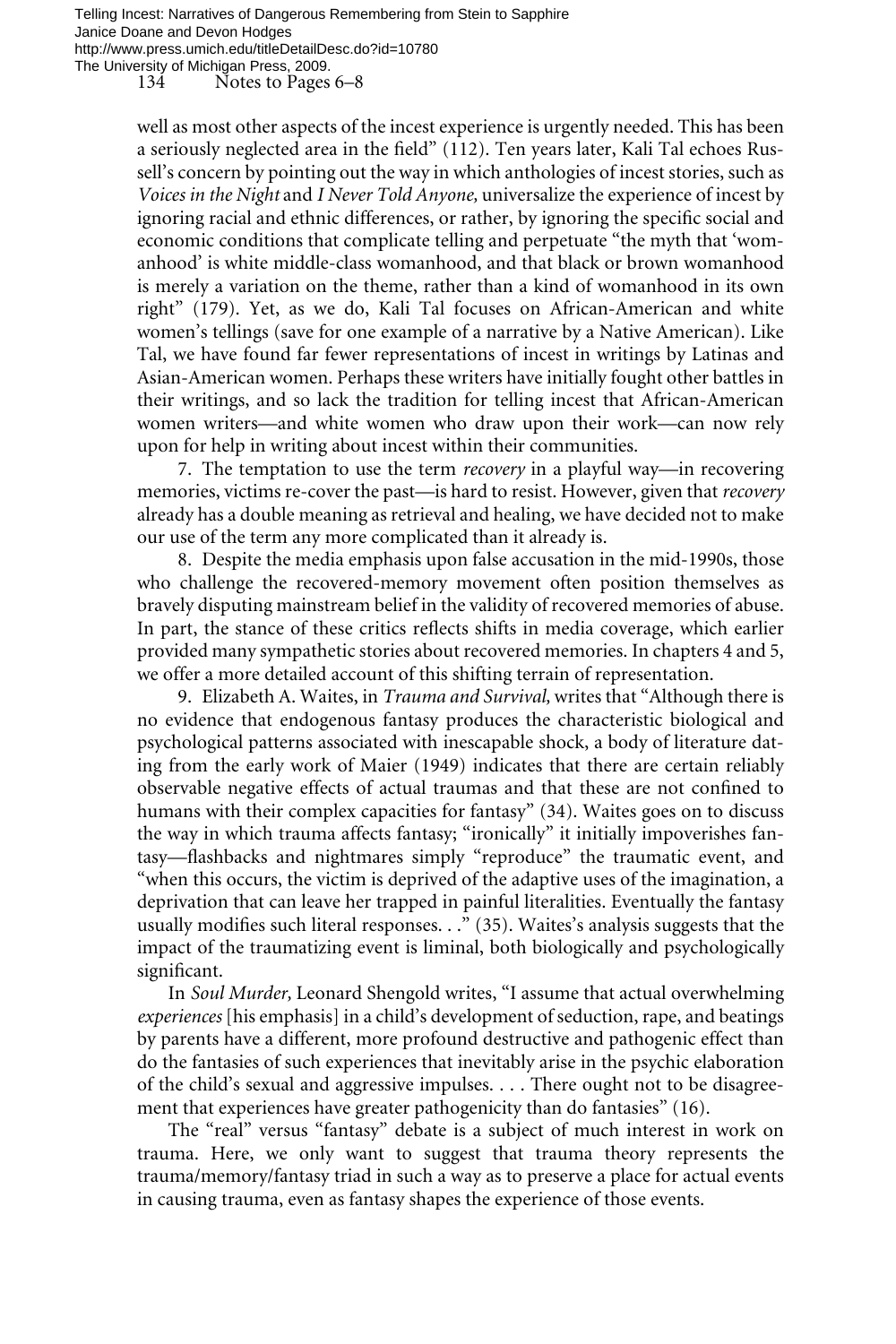*Notes to Pages 12–13* 135

#### **Chapter 1**

1. The idea that denial of abuse is itself a form of abuse is drawn from Deborah E. Lipstadt's *Denying the Holocaust.* Lipstadt uses the "Holocaust" metaphor to equate Holocaust revisionism with the Holocaust itself: "On some level it [Holocaust denial] is as unbelievable as the Holocaust itself, and though no one is being killed as a result of the deniers' lies, it constitutes abuse of the survivors" (3). Lest it be assumed that the Holocaust metaphor is necessarily linked with progressive critiques of conservative political agendas, it should be noted the right-to-life movement employs the Holocaust metaphor to describe the "mass killing" of babies.

2. D. S. Lindsay and J. Read provide a good overview of debates about the prevalence of childhood sexual abuse. They note that Bass and Davis, in *The Courage to Heal* (1988), believe that prevalence rates are very high: one in three girls is abused by the age of eighteen. What would an accurate prevalent rate look like? The major source of widely differing results in retroactive surveys of childhood sexual abuse is variability in how sexual abuse is defined, from verbal solicitations to rape. If broadly defined, prevalence rates might look like those cited by Bass and Davis. However, because evidence suggests that adult problems are closely linked to incestuous contact abuse, especially forced contact by fathers, and because this kind of abuse is the primary focus of recovered-memory therapists, the base rate of incestuous contact abuse by fathers is something that Bass and Davis need to think more about. In their review, Lindsay and Read describe studies that provide base rates of this kind of abuse as ranging from a high of 12 percent to a low of 0.25 percent. Lindsey and Read cite a number of studies that do not support the view "that a large percentage of clients are completely amnesiac for actual childhood sexual abuse" (312).

Because it is easy to be skeptical about claims that clients are amnesiac before coming into therapy, it is also easy to unfairly dismiss claims made by recoveredmemory therapists about the prevalence of incestuous contact abuse and its longterm effects. Mike Males has argued that the media now gives short shrift to confirmed victims of sexual abuse, though because he does not define terms, it is unclear how much of this abuse should be understood as incestuous abuse. To emphasize his point about media "escapism," he also attacks media silence on "other violent abuse of children," asking why the media seem more interested in crimes by youth rather than crimes done to them. "Ideally, journalists can serve as a counter force when politicians embark on their all-too-predictable crusades to blame powerless scapegoats for vexing national problems. But no sign of media courage is evident in today's expedient political attack on adolescents, nor in exposing the official silence on epidemic rape, violence, and impoverishment adults inflict on the young"  $(10-11)$ .

3. James Twitchell makes a similar argument: "One of the most frightening aspects of our new interest in, and knowledge of, intrafamilial sex is that the incidence of incest *seems* to be increasing exponentially as information becomes available. . . . For if incestuous behavior is a learned process, a communicable disease, as some social scientists now assert with reference to the undeniable explosions in statistics, then this may well turn out to be a major public health problem for which the only cure may be, ironically, its return to obscurity and silence" (39). Clearly Twitchell decided that someone else should begin the nontalking cure after *he*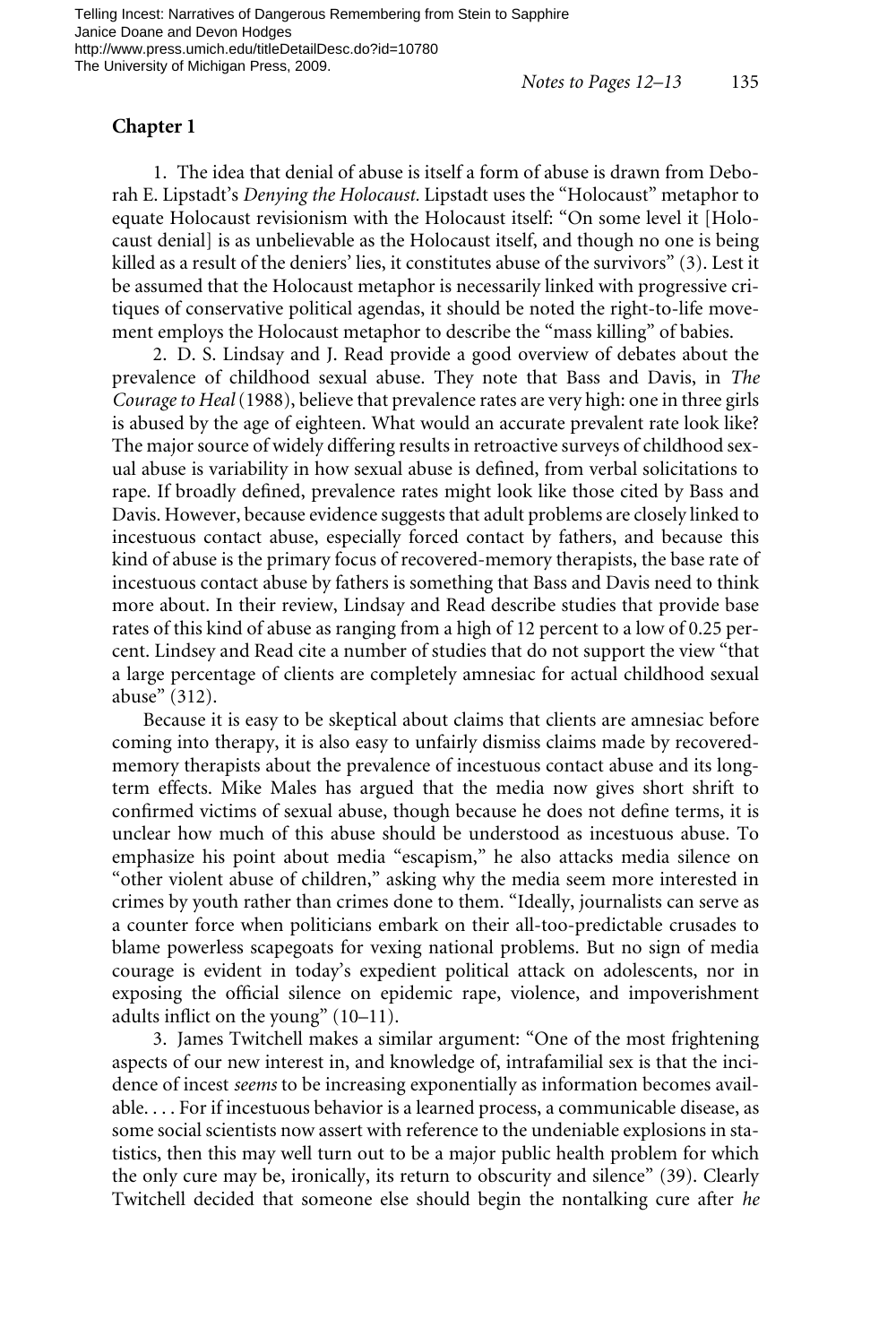> finished talking. In our view, those with the least visibility and social power are those who should be granted the longest lease on discourse about abuse. And it should be emphasized that there is also no evidence that incest was less prevalent when it was not talked about.

> 4. Standard definitions of sexual harassment describe it as any unwelcome sexual advance, request for sexual favors or other verbal, nonverbal, or physical conduct that interferes with work, is made a condition of employment or evaluation, or creates an intimidating environment.

> 5. Analyzing forms of resistance to existing power relations, Michel Foucault concludes: "Finally, all of these struggles revolve around the question: 'Who are we?'" (Afterword, 212).

> 6. In a recent book, *The Social Construction of What?* Hacking offers a reconsideration of his claims in *Rewriting the Soul,* labeling himself as a "sinner" who has carelessly confused the "object [child abuse]" and "the idea [the concept of child abuse]." After making this confession, he adds, "We analytic philosophers should be humble, and acknowledge that what is confused is sometimes more useful than what is clarified" (29).

> 7. Feminists are well aware that Foucault's work on sexuality can support both sides of the debate about whether "talking incest" harms or benefits women. Survivor discourse is linked with the confession, with the production of women's sexuality as a danger that must first be elicited so that it can be regulated. The confession does not enhance the power of the person confessing but of regulatory apparatuses of the state.

> Yet Foucault also insists that speech is an arena in which power is contested. The feminist discussion of incest offers a critique of powerful knowledges that have constructed and disciplined women's sexuality. Feminists "talking back" have educated women about the possibility of resistance and interrupted the demand for acquiescence in sexual practices defined solely by naturalized male desires. This is not to say, of course, that survivor discourse can speak for all women or that it always functions in progressive ways (see Alcoff and Gray; and also Bell). Hacking's book relies on Foucault's early *Archeology of Knowledge,* in which Foucault attempted to explain the rules that govern speech acts within expert, discursive formations. In his later work, Foucault moved away from this approach to an interest in relationships among power, knowledge, and discourse—especially the limitations of discourse: "Silence is less the absolute limit of discourse, the other side from which it is separated by a strict boundary, than an element that functions along side things said, with them and in relation to them within overall strategies" (*History of Sexuality,* 27). By considering the production of incest stories over time, it is possible to see how the boundaries between the said and the unsaid transform as feminist analyses develop increasing authority. It should be noted, however, that feminism's institutional power is limited.

> 8. "Hanging in" may be a good strategy in some situations but it is not selfevidently the best way to respond to an evolving understanding about the past, one that comes to include memories of sexual abuse.

> 9. Rosaria Champagne points out that false-memory literature regularly suggests the link between victim politics and feminism in newsletter pronouncements such as the following: "Emerging political movements almost always exaggerate their 'oppression' and attack the powerful and rich. That is par for the course. In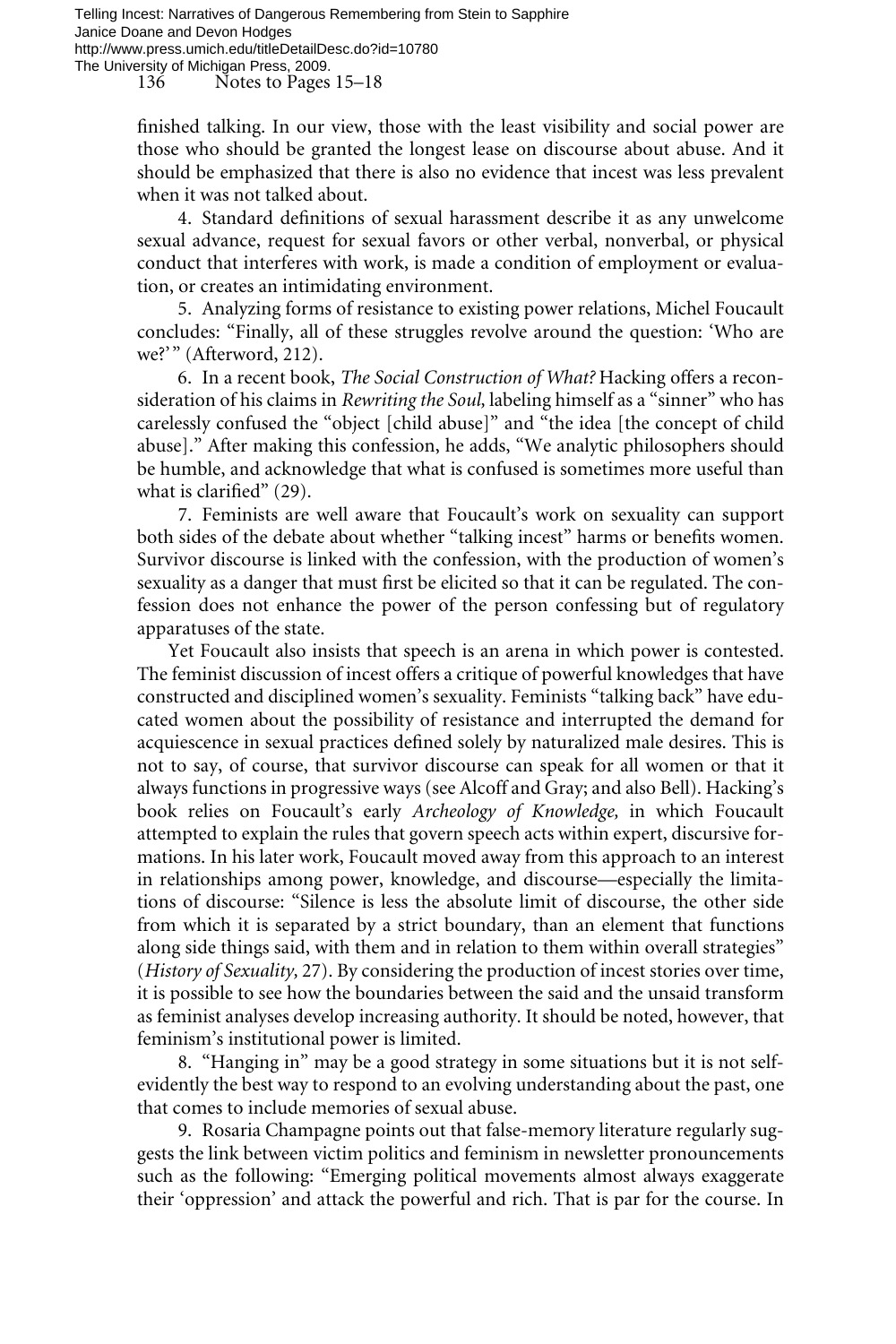the FMS phenomenon, victimization has become the ideal, the preferred state" (168). Such rhetoric obviously hides debates within feminism about survivor discourse. Feminists like Carol Tavris and Wendy Kaminer have raised useful questions about the commodification of victimization and the popularity of psychologized identity politics. However, as we will show in chapter 6, these feminist critics have also covered over the interesting differences between survivor narratives.

10. Leonard Shengold writes that *soul murder* is "a dramatic term for circumstances that eventuate in crime—the deliberate attempt to eradicate or compromise the separate identity of another person" (2). This crime is "most often committed by psychotic or psychopathic parents who treat the child as an extension of themselves or as an object with which to satisfy their desires" (3). It is, he adds, an abuse of power.

11. There is a tradition of gothic narratives that includes incest motifs, but this conventionalized idiom, often featuring sibling incest, is quite different from emerging stories in which a female narrator attempts to describe incest in the context of mundane family life. In the gothic, aristocratic characters and their "exceptional" transgressions are posed against the morality of the middle class, justifying its ideological dominance. Elizabeth Wilson has written about another way of protecting middle-class morality: defining incest as a problem of the poor.

Hacking does not focus on the gothic or on specific narrations of incest. In line with Foucault's early work, Hacking's interest is in expert narratives, especially those that incorporate the idea of trauma. In "Narrative Structures and the Analysis of Incest," Wendy Evans and David R. Maines provide an excellent analysis of the supports for a narrative about incest that encourage what they call the "taboo story" that incest is rare.

12. While Linda Gordon notes the economic benefits of prostitution as a way for a daughter to become less dependent upon her father, there may be other benefits as well. In an interview, Denise Turner, an incest survivor and former sex worker, explains: "It kind of brought me into reality about dealing with men. Particularly adult men who were as old as my stepfather, and were being sexual toward me. I felt that I could take charge of my situation, and I could handle it. I could speak for myself. I wasn't silent, and I could take control. It was really positive for me in that way" (qtd. in MacCowan, 236–37). (My thanks to Natalie Josef for bringing this interview to my attention.—DH.) Clinical literature discusses prostitution and sexual promiscuity as familiar symptoms of traumatic early sexual experiences but does not consider the possibly liberatory effects of sex work. See, for example, Finkelhor and Browne.

13. "Confessions" were mandatory in Magdalen houses in which "fallen" women were required to tell their tales. Rodney Hessinger writes that "the operators of the Magdalen Society initially attempted to describe the past of its clients in terms of the conventional seduction tale. The clash between the founders' preconceptions and the information presented to them by prostitutes" ultimately led to blaming women (and their class) for their "vicious" behavior (203).

14. See D'Emilio and Freedman, particularly pp. 171–221.

15. Stein began work on *The Making of Americans* in 1902. The project continued to expand as her conceptions of narrative and American character shifted over the next quarter of a century.

16. The narrator describes the same process when "one little boy does some-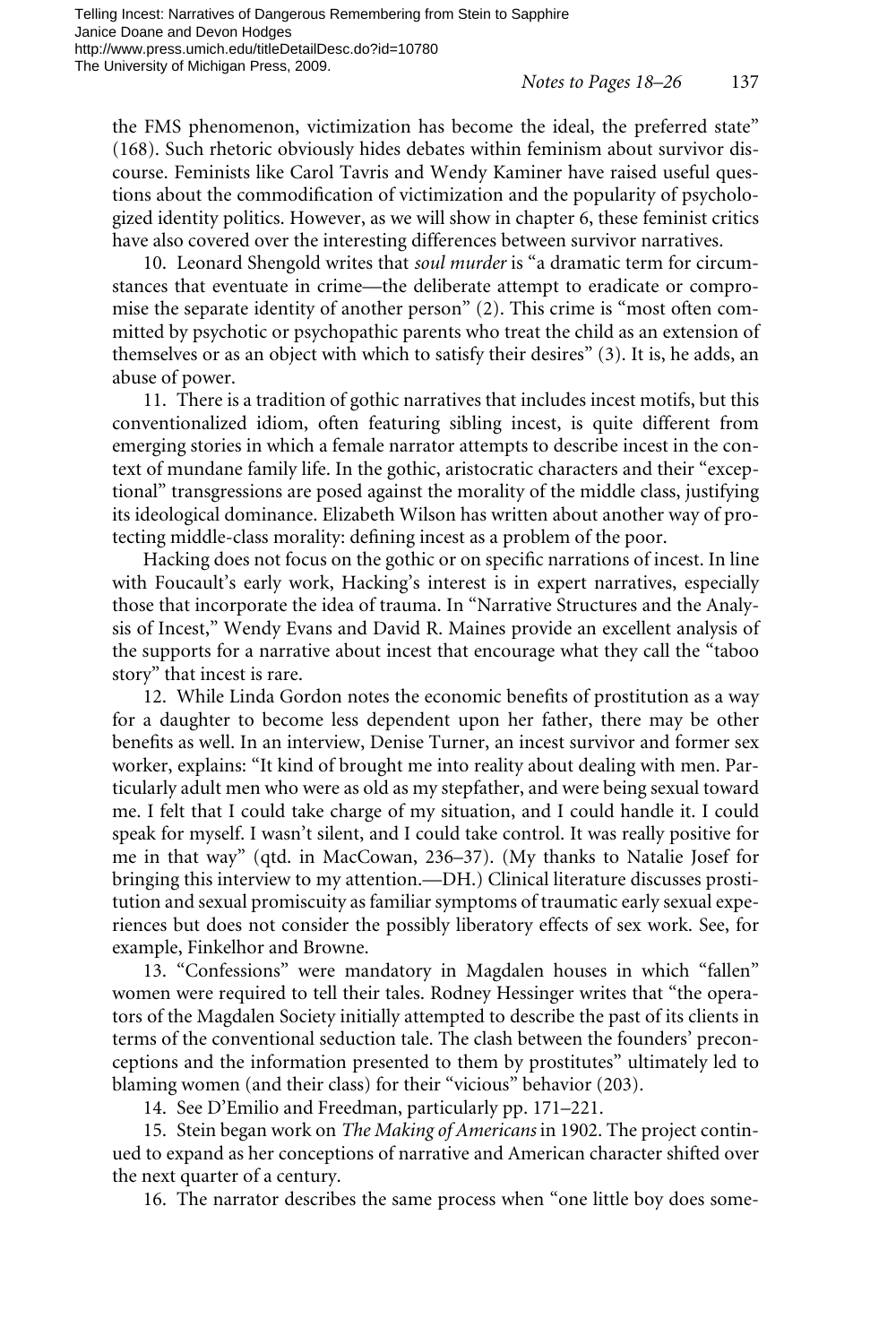thing to another little boy who does not like it, he shows no sign of reacting to it the little boy who does not like it" (378). The narrative thus generalizes this phenomenon of a delayed response to past events in "little ones" (379).

# **Chapter 2**

1. The conclusions of the Moynihan report are based on the assumption that "the family is the basic social unit of American life; it is the basic socializing unit" (*Negro Family,* 5). It adds that "a fundamental insight of psychoanalytic theory . . . is that the child learns a way of looking at life in his early years through which all later experience is viewed" (5). According to the report, the "great discontinuity" in American family structure is "that between the white world in general and that of the Negro American." This difference is that white family structure is "stable," and "the family structure of lower class Negroes is unstable" (5).

2. Maxine Baca Zinn's excellent essay "Family, Race, and Poverty in the Eighties" describes and discusses both the cultural and the structural models for understanding the causes of the underclass. She shows how much these analyses depend upon a belief that only two-parent families can be economically successful, despite the decline of this family type in white as well as black communities and despite the existence of alternatives. Further, she shows that phrases like "the feminization of poverty" obscure what is happening to black men—economic disenfranchisement—and simultaneously reinforces "the public patriarchy that controls Black women" (87).

3. Historians have debated whether or not the paternalism of plantation owners should be understood as benign, though the arguments of Fogel and Engerman about the comforts provided by slave masters have now been discredited. Fogel and Engerman also denied that slaves were brutally exploited sexually.

4. "Ellison's law" is drawn from one of Ellison's pieces in the *New York Times,* "On Being the Target of Discrimination," April 16, 1989: 6–9.

5. In a chapter of *The Politics of Survivorship,* in which she discusses *Thereafter Johnnie* by Carolivia Herron (1991), Rosaria Champagne attempts to explain why father-daughter incest can be an effective trope for the institutionalization of slavery: "When violence becomes naturalized—that is, understood as common, ordinary, or even necessary to group cohesion and identity— . . . it conditions social patterns of oppression, which constitute all subjects who make up that culture. Since rape under slavery was called 'capitalism' and therefore, ostensibly, was not marked as abuse, rape for the society born of slavery—that is to say, our own is an overdetermined symbol of citizenship and subjection" (165).

6. Special thanks to Thorell Tsomondo for discussing with me both Ellison's work and the problem of incest.—DH.

7. Sundquist's commentary is part of an introduction to a selection from Gunnar Myrdal's study of racism, *An American Dilemma,* See *Cultural Contexts for Ralph Ellison's Invisible Man: A Bedford Documentary Companion.*

8. Peter L. Hays notes that "Norton's investment is more than personal financial gain—it's a form of propitiation, a method of assuaging the guilt he feels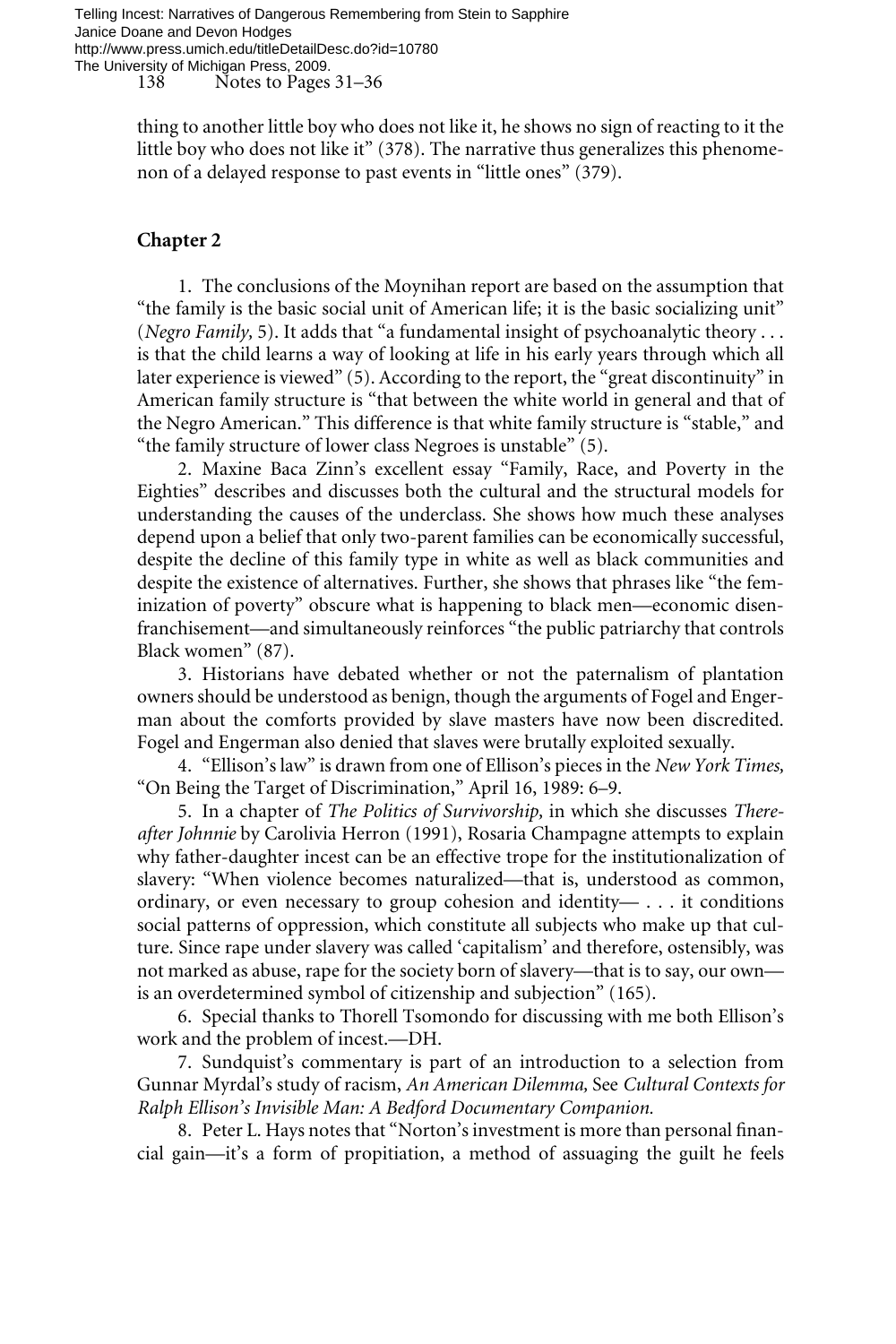because of desiring his own daughter. His pathological interest in Trueblood reflects this.  $\ldots$  So does his insistence on his daughter's purity; he describes her so five times in three paragraphs"  $(336)$ .

9. Houston Baker writes: "From Freud's point of view, Trueblood's dream and subsequent incest seem to represent a historical regression. . . . And having run backward in time through the grandfather clock, Trueblood becomes the primal father, assuming all sexual prerogatives unto himself. . . . Insofar as Freud's notions of totemism represent a myth of progressive social evolution, the farmer's story acts as a counter myth of inversive social dissolution" (179–80).

10. Michael Awkward writes that "Baker's essay mirrors the strategies by which Trueblood (and Trueblood's creator) validates male perceptions of incest while, at the same time, silencing the female voice or relegating it to the evaluative periphery" (197).

11. Obviously, the incestuous making of generations can be gendered in other ways. In her novel *Corregidora,* for example, Gayle Jones depicts "making generations" as a way for *women* to memorialize the crimes of a white Brazilian slave master who has raped one generation of women and incestuously assaulted the next. These women are not making monsters, they are revealing a monstrous maker. Knowing that officials may burn and distort documents, women must become vessels of a history of incest that might otherwise be erased and forgotten by reproducing daughters who will tell. The injunction of the Corregidora mothers to their daughters, "make generations," is a command to reproduce witnesses to the crimes of the past. Yet this process of racialized and gendered memory, Jones suggests, may dangerously contain and rebuke black women's individual capacity for pleasure in the name of a painful reproductive imperative. Certainly Trueblood's story about "making generations" has little to do with women's desires and pleasures.

12. In her novel *The Women of Brewster Place*, Gloria Naylor specifically reminds her readers of a black sharecropper's vulnerability and inability to protect his daughter from a white man's predation (in Ben's story). When he tells his story, Ben is a janitor who pathetically awaits a letter from the daughter he failed to protect, unsuccessfully attempting to comfort himself by drinking. He and Lorráine bond because of their suffering, further emphasizing the black father's feminization and vulnerability. Clearly helpless in the face of larger socioeconomic forces, Ben cannot even protect his surrogate daughter from her devastating rape by the young black toughs of the neighborhood who feel insecure about their own masculinity in a society where white men's authority is still predominant.

13. See also David Lionel Smith's discussion of *The Bluest Eye* and Vanessa D. Dickerson's "The Naked Father in Toni Morrison's *The Bluest Eye.*" The novel does not make it easy to imagine positive alternatives to patriarchal norms. Even Mr. McTeer is described as remote and cold, though these qualities are explained as produced by his constant battle to provide his family with food and shelter.

14. Michael Awkward argues that Morrison "writes her way into the canon" by directly "taking Ellison to task for the phallocentric nature of his representation of incest which marginalizes and renders as irrelevant the consequences of the act for the female victim" (201).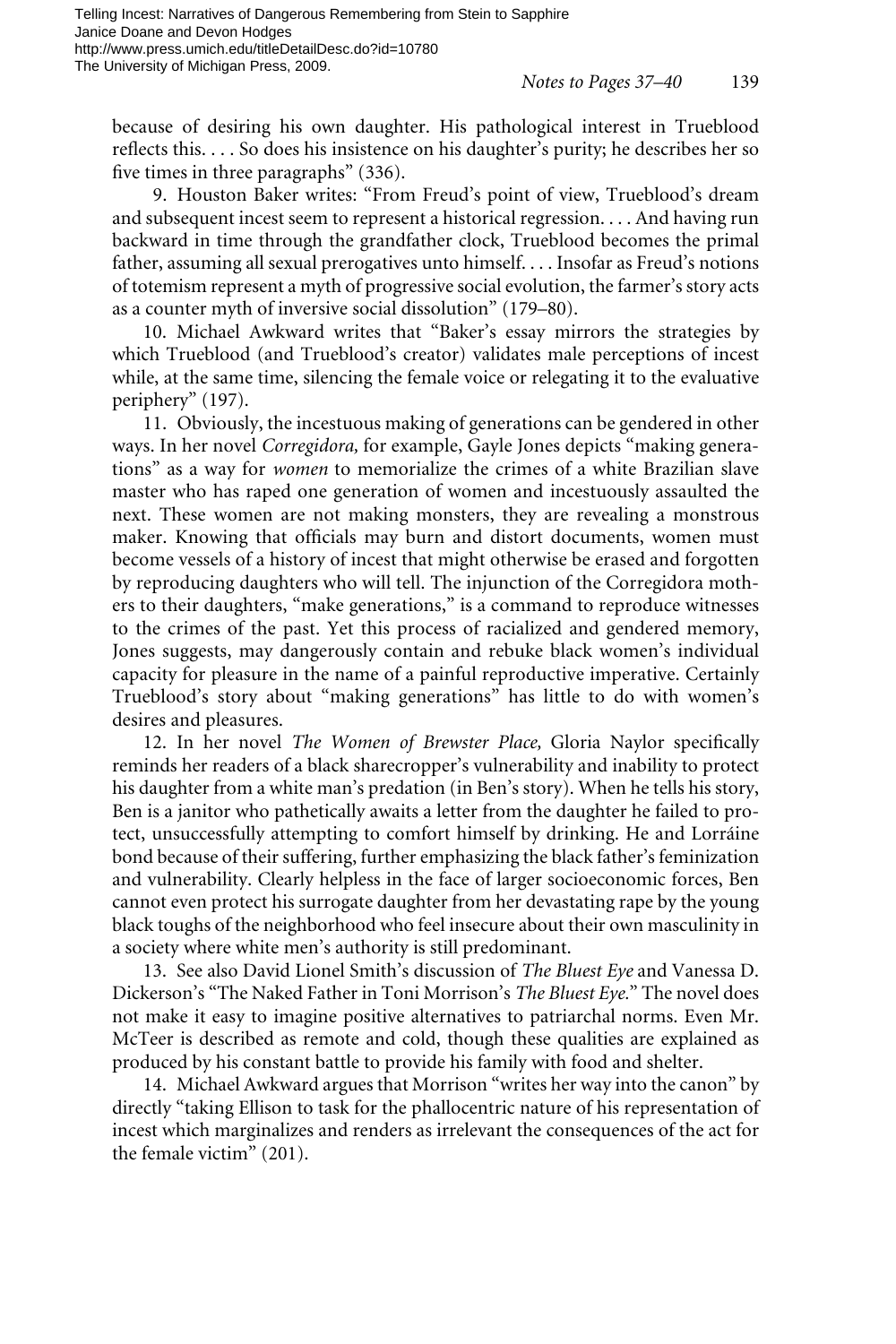**Chapter 3**

1. Because the stories Armstrong collected were about "true" experiences and informed by a political critique, Armstrong does not think that they can be classified with first-person testimonies that proliferated in the 1980s, which are no more than "stories." "All that began to get through were stories: battered women's *stories,* rape victims' *stories,* incest victims' *stories*" (*Kiss Daddy Goodnight,* 76). Presumably, the feminist incest story is the only one to offer a real critique of power and violence; other stories are mere rhetoric. However, as we will show, it is too simple to declare the feminist story the truth and other stories mere fabrications.

2. Armstrong begins one chapter of *Rocking the Cradle* by describing a young woman's furious response to a panel on incest: "You keep saying men! . . . You are wrong! Everything you are saying is wrong. I was sexually abused by my mother!" (59). Armstrong goes on to say that this was just one of a number of attacks that left her feeling perplexed. She does not deny that mothers can be perpetrators but argues that these are relatively rare experiences that do not make her gender-based analysis incorrect.

3. Tavris, in *The Mismeasure of Women,* approvingly cites Armstrong's *Kiss Daddy Goodnight: Ten Years Later* for its outrage about mother-blaming in the public and professional literature on incest (314–15). However, Janice Haaken makes a good point about the way incest narratives try to make women's relationships seem unproblematically sisterly and supportive.

4. This is the same Raymond Solokov who, in his review of *The Bluest Eye,* praised Toni Morrison for writing "a novel instead of a harangue" (95).

5. Armstrong briefly discusses this review in *Rocking the Cradle* but does not mention the problems associated with the book's cover.

6. Armstrong includes a chapter about a "swinging" father-daughter couple. The daughter extols her "closeness" to her father as she recounts a story of her subjection to his needs. Armstrong offers this story as proof that the daughter's desire for her father is really a sign of his power over her. Florence Rush confirms this view: "The call for sexual freedom in children . . . is transparently focused upon adult gratification" (Kiss Daddy Goodnight, 187). Not only does the power differential between adults and children compromise children's sexual "choices" but, as we have already seen, in earlier psychological literature, the child's "desire" is constructed so as to blame the "seductive" child as instigator of the father's assaults.

Sandra Butler's *Conspiracy of Silence* includes an interview that suggests the complicated ways in which this feeling of being vulnerable and seductive can be internalized: "My father reinforced my feelings as a child that I had no power to stave off his assault. But he also reinforced the notion that I had a lot of power, because if I hadn't had a lot of power, I wouldn't have seduced this grown man into sexually acting out. . . . But when I try as an adult woman to let some of that power, vitality, strength out, it gets misinterpreted in the world—the world of men. . . . I see this as being related to issue of sexism, of my being a woman and my options for expressing my power being culturally limited" (59). In these remarks, incest is said to elicit an eroticized power that is misinterpreted "in the world of men," but seemingly also "in the world of women," where incest is often equated only with powerlessness.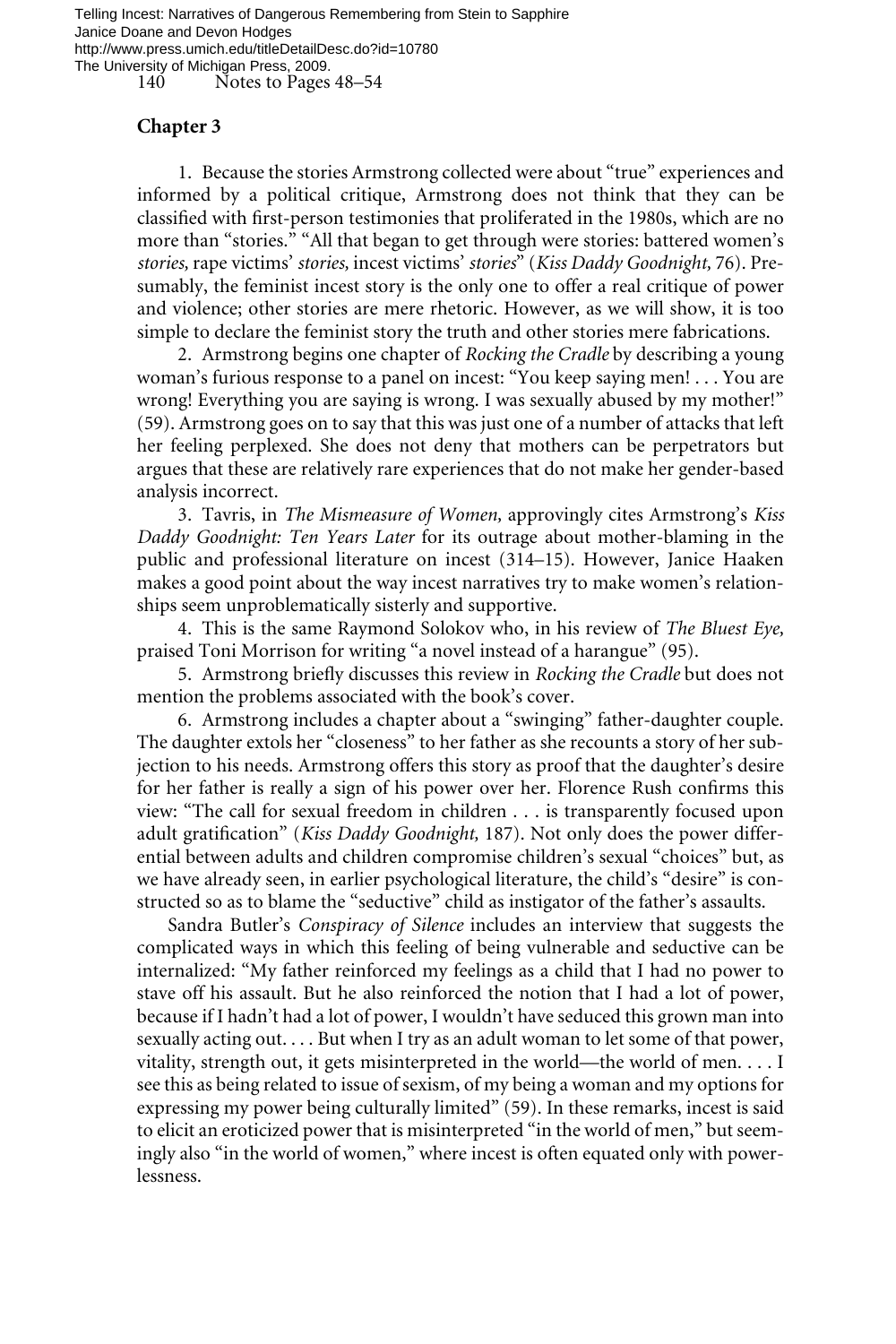Diana Russell's chapter entitled "Can Incest Be Nonabusive?" asserts that some cases of incest between siblings or cousins may be positive, though she argues that a person's own feelings of being traumatized should not be used as the "sole defining criterion for sexual abuse" (42). She believes that abuse occurs, even if a person does not feel victimized, if there is an age or "power disparity" when sexual contact—or attempted sexual contact—occurred between relatives.

7. See "Three Men and Baby M" in *Feminism without Women.* Her analysis refers to such films as *Three Men and a Baby* and *Three Men and a Cradle* as well as to television programs like *My Two Dads* and *Full House.*

8. Herman entitles a chapter of *Father-Daughter Incest* "The Daughter's Inheritance." In *A Thousand Acres,* Jane Smiley expands upon the idea of incest as a paternal legacy.

9. Herman points out that this is also the therapeutic agenda of Henry Giaratto. However, in his *Integrated Treatment of Child Sexual Abuse: A Treatment and Training Manual,* this reinstalling of the bond could be understood as a disciplinary process that involves asking women to assume all primary parenting responsibilities. Herman both adopts this view and shapes it by imagining the utopian possibilities associated with the mother-daughter bond.

10. In the 1960s, clinical accounts of incest explain how maternal failures lead fathers to molest their daughters. See Lucy M. Candib's "Incest and Other Harms to Daughters across Cultures," which discusses this discursive tradition and addresses contexts of male dominance that lead to maternal practices that harm daughters.

11. Giaratto explains that the "context" in which incest takes place is "faulty marriage" (57), a familiar but much narrower parameter of understanding than is offered by Herman. One traditional defense of the father's incestuous assault of his daughter is that his wife does not meet his sexual needs.

12. In discussing the "social location" of concerns about threats to children, Joel Best challenges the "folk myth" that upper-middle-class parents are particularly susceptible to anxieties about threats to children. Studying the results of a *Los Angeles Times* survey, he finds that "the people who worried most about threats to children were people who must have seen themselves as especially vulnerable in uncertain times." Concern was "higher among categories of people who would seem more likely to feel socially vulnerable: women rather than men; blacks and Hispanics rather than whites; older—and to a lesser degree—younger people, rather than the middle-aged; the less-educated; and those with lower incomes" (173). Fear of threats to children is not simply a matter of white middle-class ideology.

13. The Child Abuse Prevention and Treatment Act became law in 1974, authorizing \$86 million over three and a half years and establishing the National Center for Child Abuse and Neglect. (The states had earlier passed reporting laws in response to growing concerns about battered children.) Barbara J. Nelson has argued that issues like rape and incest became a part of the governmental agenda because they are represented as "deviance" and thus cannot claim to be protected by privacy of the family. The "deviance" model, she argues, turns policy "away from considering the social-structural and social-psychological underpinnings of abuse and neglect" (3), though she elsewhere acknowledges that domestic violence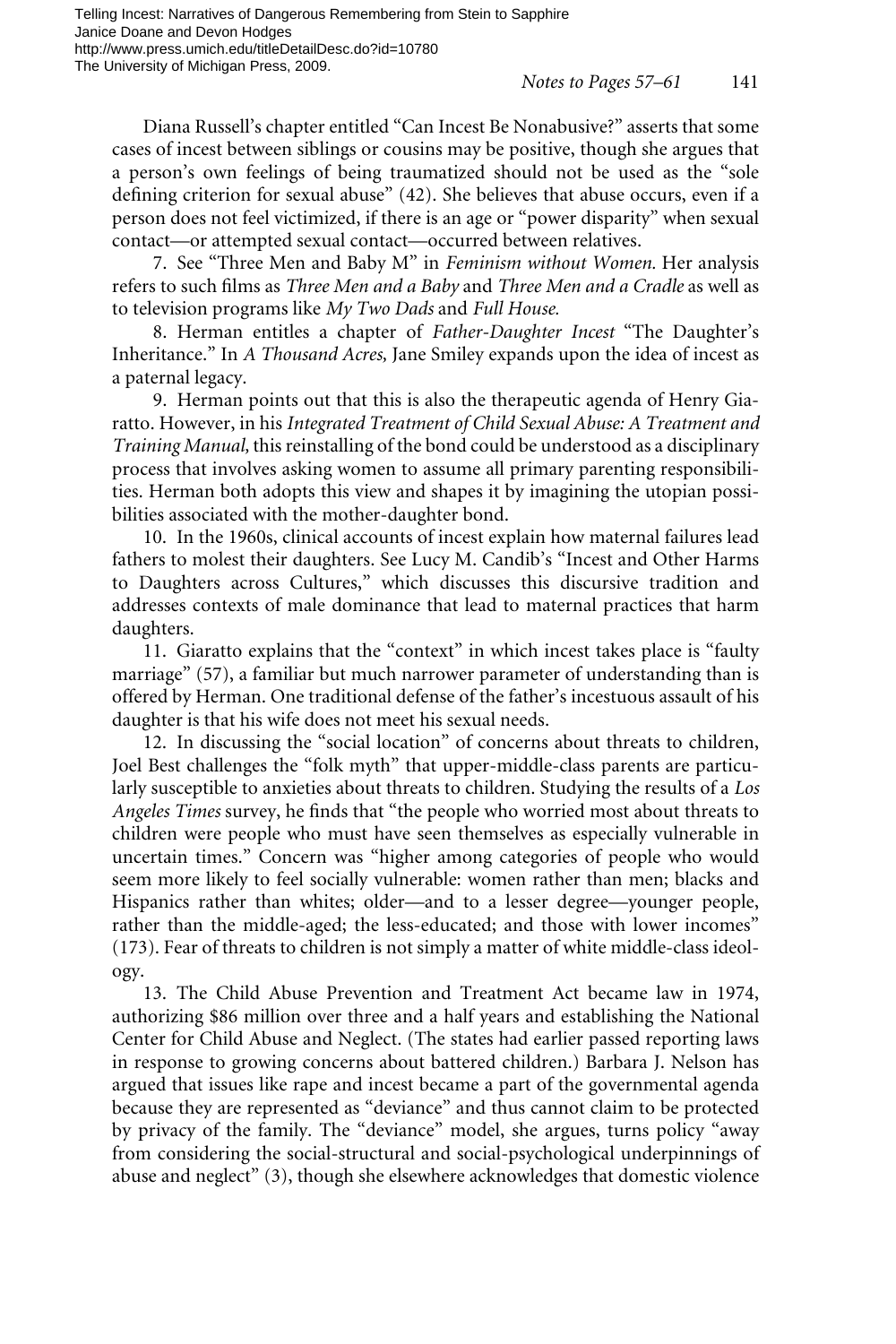> legislation does highlight power in the family and power in society. Her view is complex: she sees that raising the issue of child abuse is often good for children and for enhancing the authority of professionals working on their behalf. However, in the 1980s, the problem of structural causes and long-established power relations faded from view for a number of reasons: Reagan's cuts to the budgets for research on abuse and neglect; media coverage shifting to the failure of state programs and the problems of reporting; a new focus on psychopathology (as in the Giaratto model).

> 14. Armstrong embraces Andrea Dworkin's theory of eroticized domination, which is based on an analysis of pornography as the key to understanding the condition of women. Armstrong does not examine the way that feminist criticisms of pornography converged with right-wing denunciations of sin in the early 1980s. Feminist morality can lose sight of its institutional and social effects.

> 15. Elayne Rapping discusses the influence that feminism has had on the recovery movement by encouraging women to seek "fairer, more rewarding" lives (164). She also acknowledges that the recovery movement has shaped feminist discourses about the politics of the self, about personal change and self-esteem. (For example, see Gloria Steinem's *The Revolution from Within*). Rapping writes: "The recovery movement, in adopting so many feminist ideas, only to twist them into the service of so many deeply reactionary ends, is a fascinating and compelling sign of the times" (9). These reactionary ends, she argues, are possible when women embrace an overly simple narrative to explain their unhappiness.

#### **Chapter 4**

1. In 1987, Bessel A. van der Kolk edited a group of essays called *Psychological Trauma,* based on the work of the Harvard Trauma Study Group, that included an essay by Judith Herman and van der Kolk, "Traumatic Antecedents of Borderline Personality Disorder." Van der Kolk, like Herman later, sees the contemporary interest in trauma as deriving from two important sources, (1) the women's movement and its concerns about consequences of rape and child abuse, (2) grassroot concerns of veterans about the psychological symptoms exhibited by returning Vietnam veterans. In *Trauma and Recovery,* Herman elaborates on this account, tracing interest in trauma back to the work of Janet that informed the study of shell shock in World War I. A rival genealogy, whose limits we discuss in chapter 1, has been created by Ian Hacking, who locates the origin of ideas about psychological trauma in the study of neuroses following railway accidents.

Both Herman and Hacking share a faith that their histories will recover the truth of the past. Such faith is hard to shake—and that is why both Herman, a recovered-memory advocate, and Hacking, a skeptic, share this belief. The discovery of historical patterns is a way of establishing what seems to be a solid relationship between the past and the present. The extent to which the origin of the chain linking past and present is not the past but shifting present concerns is frequently unacknowledged. The attraction of the canonical text, for example, is the belief that it both embodies the past and is a key to explaining the present, hence its seeming universality.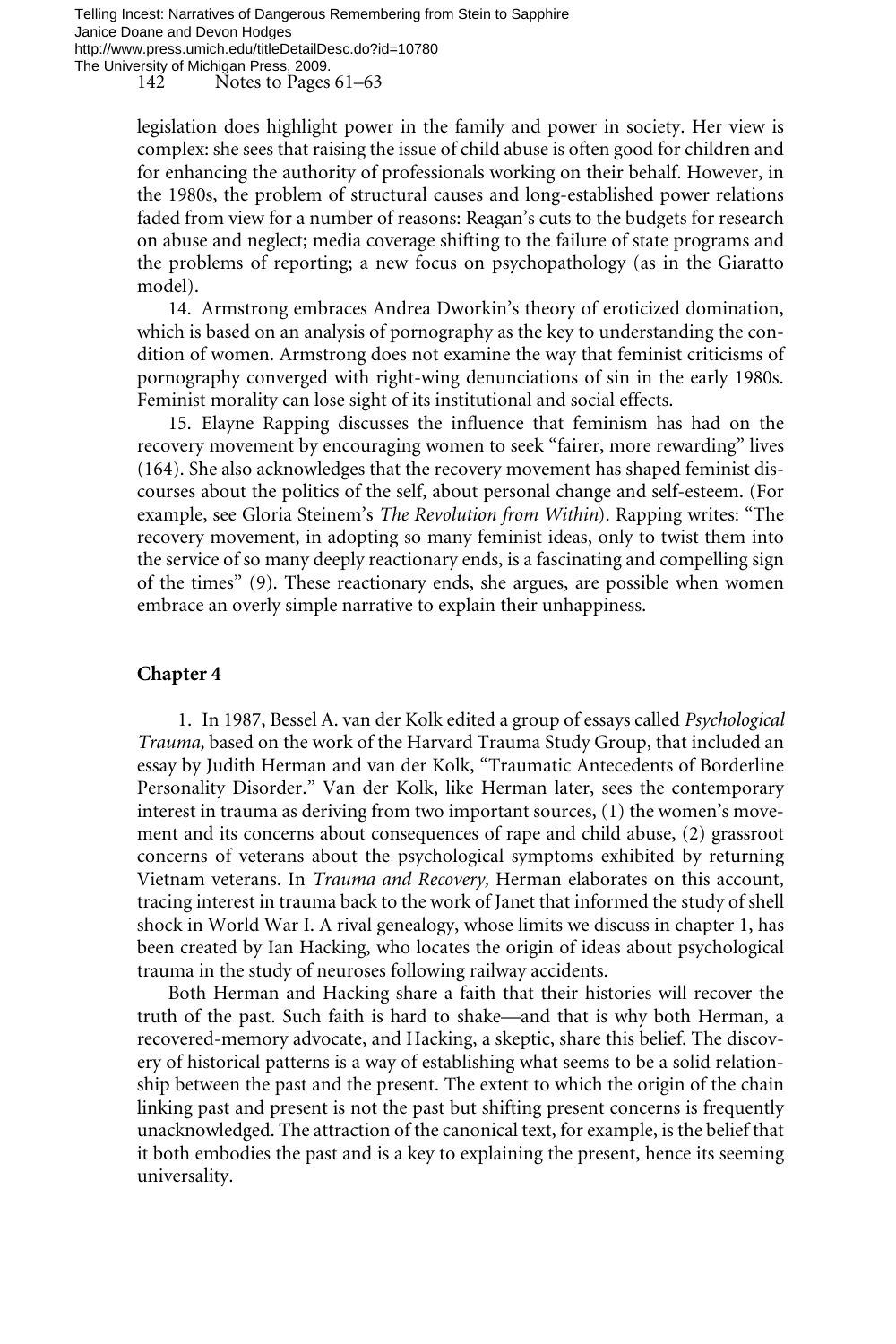Our goal is not to decide on a true history but to show how Herman's text foregrounds ideas about trauma that shape and have been shaped by feminist ideas about narrative forms as both dangerous and empowering to subjugated women. In the 1980s, the literary canon becomes a crucial site for exploring this issue.

2. Feminist efforts to open up the canon have been criticized by John Guillory for their narrow understanding of representation: the assumption that authors and characters can stand for entire social groups and their key experiences and values; the way that opening up the canon becomes *the* definition of a progressive institutional practice to the point that diversity in the canon is assumed to be the same thing as actual social diversity. We appreciate Guillory's critique of the theoretical and political limitations of the practice of canon revision, but a sympathetic understanding of feminist criticism of the canon in the 1980s is nonetheless crucial to understanding the writing practices that we are discussing in this chapter.

3. In addition to the work of Baym, Froula, and McKay mentioned in this chapter, many other examples of feminist work written in the 1980s challenge the traditional literary canon, such as Joanna Russ's *How to Suppress Women's Writing,* Lillian Robinson's "Treason Our Text: Feminist Challenges to the Literary Canon," and Paul Lauter's "Caste, Class, and Canon" (1981), which was revised in 1987.

4. We explore this shift in feminist thinking and its grounding in the psychoanalytic theories of Melanie Klein and D. W. Winnicott in *From Klein to Kristeva* (Doane and Hodges)*.*

5. Because the "witch hunt" metaphor pervades false-memory literature, it is not surprising that Miller's play has become a touchstone. While feminist critic Elaine Showalter deplores the credulity of readers who accept the truth of recovered memories, she repeatedly cites *The Crucible* as if it were a key to understanding both the past and the present, describing it as "prophetic" and calling her own last chapter "The Crucible."

What is surprising about her faith in the play's truth is that as a literary critic she might be expected to see it as something other than a simple mirror of reality, especially given its configurations of gender. *The Crucible* powerfully reinforces contemporary challenges to the evidentiary status of recovered memories while at the same time naturalizing a familiar logic of male innocence and female corruption. Miller rewrote the story of Salem making one of its male victims—John Proctor—into a younger, attractive, and virile man, and one of the accusers—the eleven-year-old Abigail Williams—older so that she could be a "harlot." This revision might well be explored not just as a vehicle for analyzing the McCarthy hearings, as is so often done, but as a characteristically 1950s version of the melodrama of beset manhood.

6. Pendergrast and Showalter make a similar argument about what the novel is saying, narrowly defining the work as a recovered-memory polemic.

# **Chapter 5**

1. The foundation was started by Pamela Freyd after her husband was accused by their daughter, Jennifer, of sexual abuse. Its newsletter features parents and experts, but the organization has resisted scrutiny, so claims about its mem-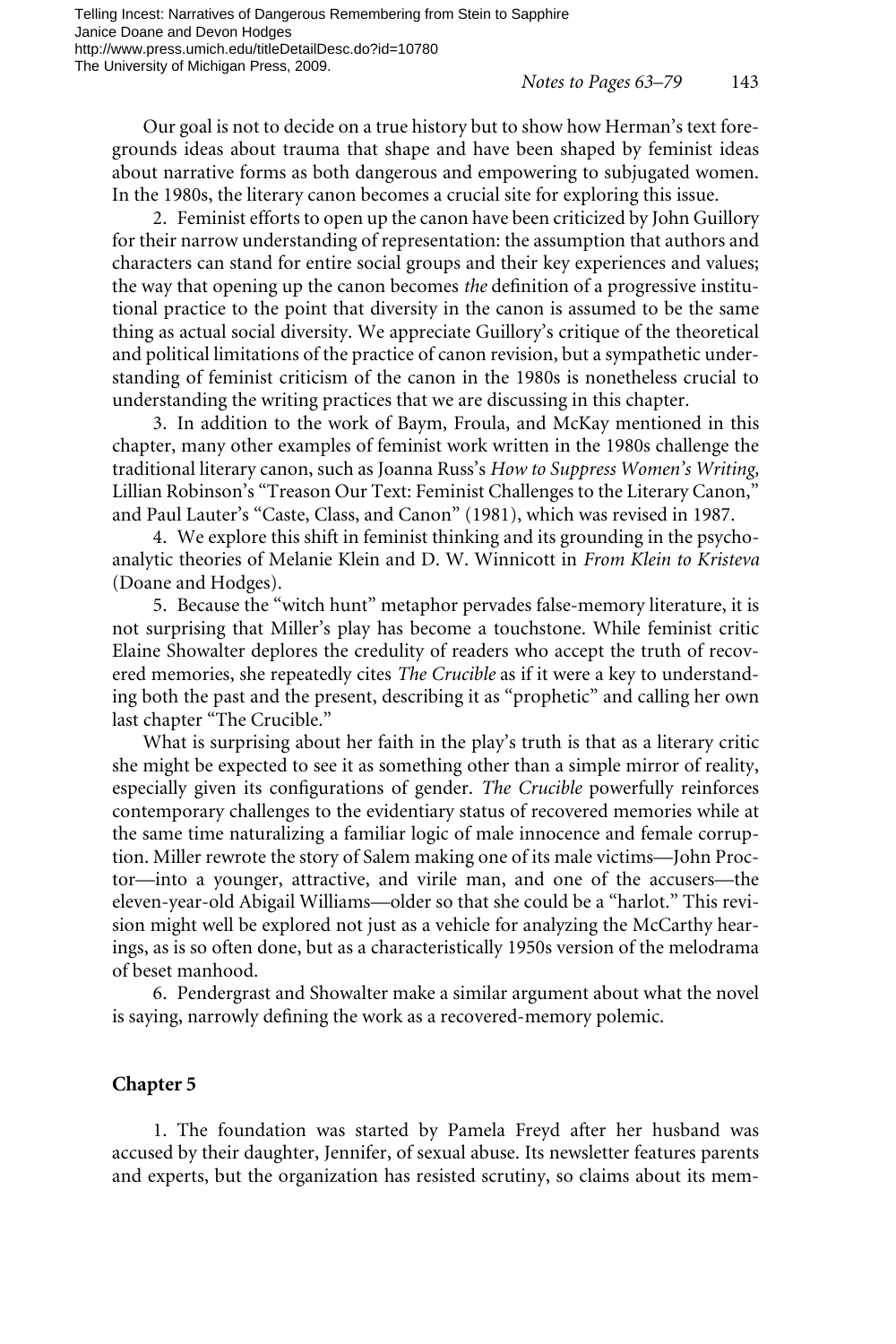> bership are open to question. Mike Staunton's "U-Turn on Memory Lane" explores how the FMSF has managed to strongly influence public opinion while itself trying to block articles critical of its own operation.

> 2. This book is widely cited in texts devoted to the memory wars. In addition to Ofshe and Watters, see, for example, Schacter; Loftus, *Myth of Repressed Memory;* and Lindsay and Read.

> 3. Erdelyi, by calling Crews's discussion of repression a "vast red herring," points to the way in which Crews is controlling his reader's understanding of recovered memory by making Freud and repression the objects of attack. Crews's rhetorical strategy of attacking Freud and repression makes therapy seem outmoded by obscuring ongoing developments in the psychological study of memory and trauma.

> 4. Sexual abuse survivor stories by adult males, long concealed by homophobia (responses to women's accounts often turn the victim into the "seductive" daughter; men fear being turned by the same logic into "seductive" boys) and the conflation of sexual abuse and incest (with predominantly female victims), are just now being widely explored.

> 5. In *Return of the Furies*, Hollida Wakefield and Ralph Underwager write: "Radical feminism, emphasizing the unique relational and contextual experience of women and claiming special knowledge of truth for women, abhors distinctions, principles, universals, or consistency" (39). This statement, is, in their view, a useful gloss on this one expressed by an editor of a textbook on feminist jurisprudence and cited in their book: "the feminist intellectual movement, like many postmodern movements, regards the truth of all propositions relating to society and certainly to law as depending on context, perspective, and situation" (39). The anxieties created by an increasing awareness of the problems of judging what constitutes a veridical memory are displaced onto feminism; antifeminism thus is associated with reason and an undistorted access to the past. Because Wakefield and Underwager offer a particularly wacky historical account of claims by adult children of repressed memories as social phenomena antithetical to the foundational (for them, Greek) ideas of civilization, they very much need to scapegoat feminism as the embodiment of unreason. Few of these commentators are able to recognize the complex debates between and within radical feminism, cultural feminism, ludic feminism, and so on.

> 6. Adrienne Harris has written about this passage: "Loftus's memory of an experience of sexual abuse in her childhood, which pops up *in toto* in her account, remains privileged and uncontested in a book in which personal conviction is regularly dismantled and disputed. At the same time, the language in which she describes her experience is achingly familiar to anyone working with abuse" (162).

> 7. In her novel *Push,* Sapphire depicts this kind of group as making possible new cross-race and cross-class alliances between women.

> 8. Donald Spence in "Narrative Truth and Putative Child Abuse" draws on this exchange to make his case that respondents to Tavris, like many others, were not willing to consider memories of early child abuse as "narrative truths," as "metaphors for a wide range of boundary violations which belong to both past and present" (289). Indeed in his view, a "tight narrative structure and an almost total absence of doubt or irrelevant detail is almost certainly false" (289) and thus prob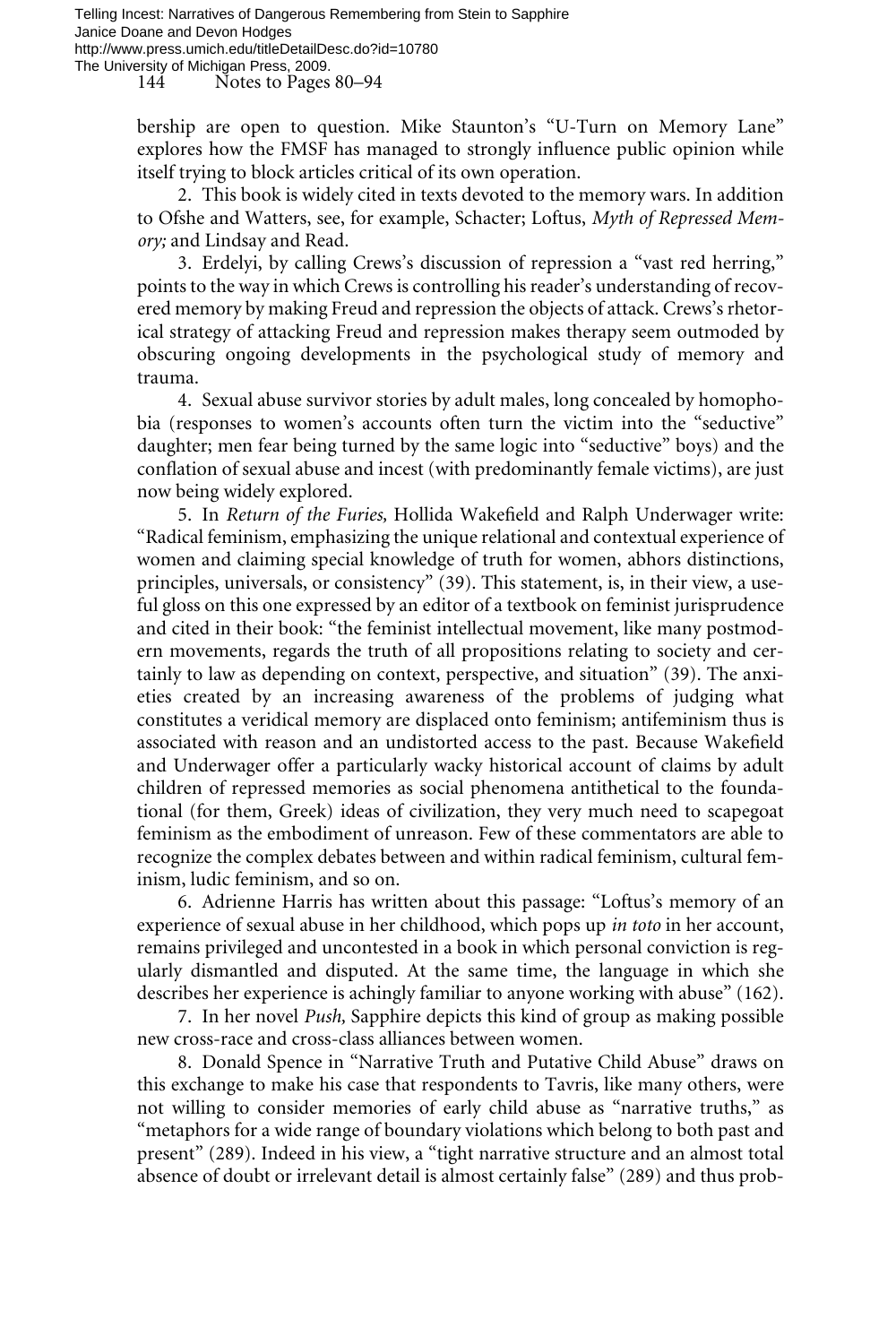ably honed to make a "legal or clinical argument" (299). On the other hand, "The most truthful account of an early childhood experience is probably one told haltingly in a rather disconnected manner with many internal contradictions, false starts, blind alleys, and all the other earmarks of a confused memory that refers to an event that took place many years ago at a time when details were vague, only partly known, and the world was just beginning to come into focus" (298). These assumptions about the marks of a true narrative demonstrate the growing power of the "fragment" as marker of the truth. While in our next chapter we will discuss the possible meanings of the fragment in incest tellings, we do not recognize only fragmented narratives as true.

9. I would like to thank my students, Lara Henry and Monica McTyre, for directing my attention to this web site <http://www.a-team.org/nation3 .htm>. D.H.

# **Chapter 6**

1. Most of these memoirs were published by small presses and have not been reviewed, which has limited their accessibility. These memoirs include *A Miracle From the Streets* by Cherie Ann Peters (Nampa, Idaho: Pacific Press Publishing Association, 1997); *Annie's Attic: Surviving Sexual Abuse* by Sarah Anne Stevens (Scottsdale, Ariz.: Hubbard Publishing, 1995); *Because I Remember Terror, Father, I Remember You* by Sue William Silverman (Athens, Ga.: University of Georgia Press, 1996); *Cry the Darkness* by Donna L. Friess (San Juan Capistrano, Calif.: Hurt into Happiness Publishing, 1993); *Forgotten Memories* by Barbara Schave (Westport, Conn.: Greenwood Publishing Group, 1993); *In Search of My Heart* by Rebekah Huetter (Albuquerque, N. Mex.: Words of Hope, 1998); *The Little Girl Within* by Pamela Capone (San Jose, Calif.: R&E Publishers, 1991); *My Jewels Are Broken Glass* by Ella M. Heady (Baden, Pa.: Rainbow's End Company, 1997); *Living On Empty* by Mary Jane Hamilton (Colorado Springs, Colo.: Cook Communications Ministries, 1994); *Paperdolls* by April Daniels and Carol Scott (Curtis, Wash.: RPI Publications, 1993); *Prisoner of Another War* by Marilyn Murray (Berkeley, Calif.: PageMill Press, 1991); *No Place to Cry* by Doris Van Stone (Chicago, Ill.: Moody Press, 1990); *The Obsidian Mirror* by Louise M. Wisechild (Seattle, Wash.: Seal Press, 1988); *There Were Times I Thought I Was Crazy* by Vanessa Alleyne (Toronto, Ontario: Sister Vision, 1997). Kathryn Harrison's *The Kiss: a memoir* (New York, N.Y.: Morrow/Avon Books, 1997), while it recounts remembered incest, is an effort to depict and recall how the mind and body suffer unspeakable experiences.

2. These memoirs are to be distinguished, then, from narratives produced as legal testimony. In *Troubling Confessions* Peter Brooks discusses narratives of recovered memory that were used in legal cases.

3. In her essay "Not in This House," Elizabeth Wilson draws upon the work of Diana Russell, *The Secret Trauma* (1986), whose research suggests that "highincome background" is a risk factor in incest. Finkelhor and Araji in their *Sourcebook,* also published in 1986, do not make precisely this case, though they do claim that income and prevalence are not correlated, thus undercutting views that the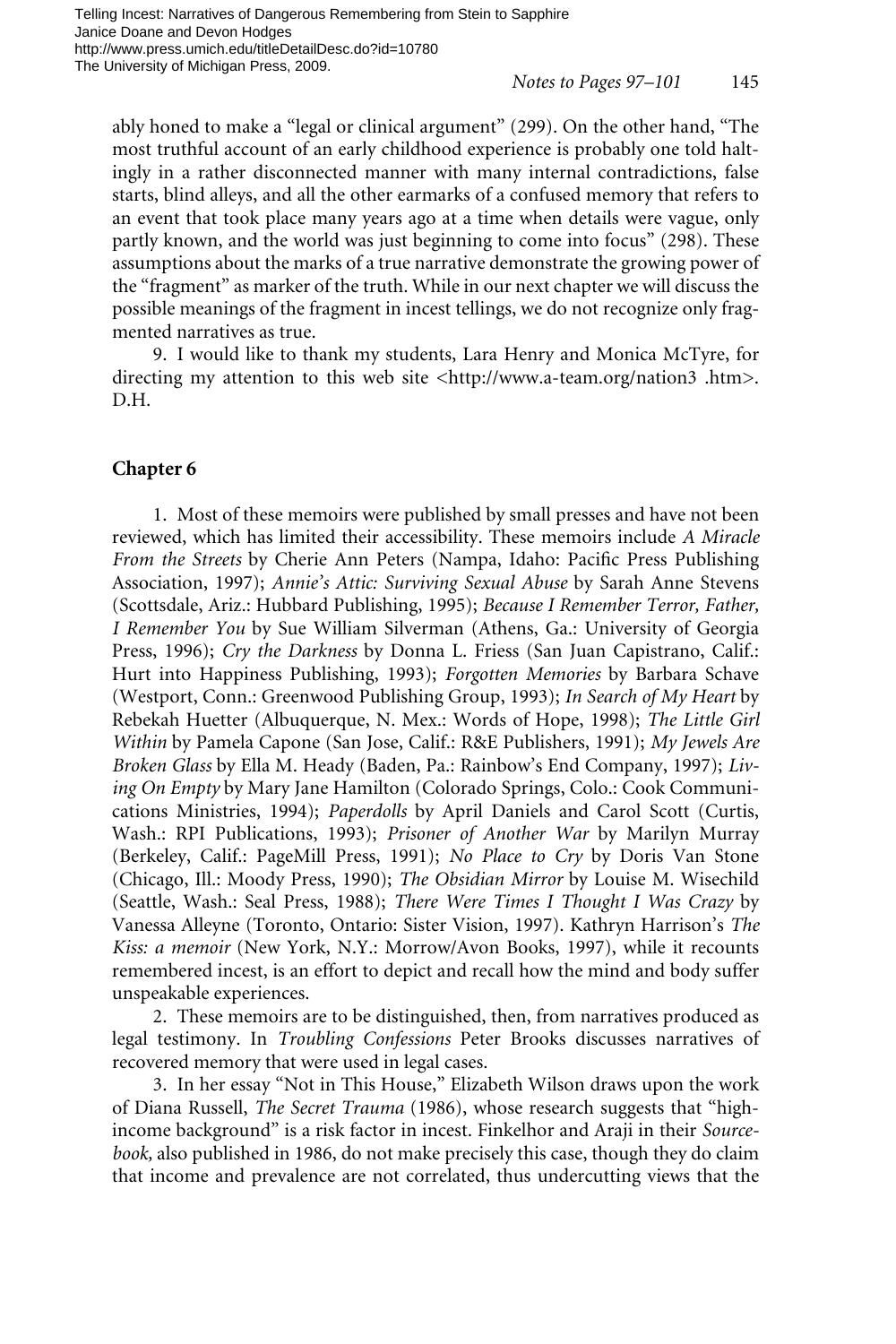> problem occurs only among the poor. However, *The Third National Incidence Study of Child Abuse and Neglect* (1996), written by Andrea Sedlack and Diana Broadhurst, provides statistics showing that children of families making less than fifteen thousand dollars a year may be at significantly greater risk (more than twenty-five times greater) than children from families in the highest income classification (making more than thirty thousand dollars per year). This study also argues that this risk cannot be simply explained as a result of the greater surveillance of the poor. As a result, the *Incidence Study* explicitly makes a plea for a stronger commitment to working with and increasing the incomes of those in poverty. Acocella's interpretation of such recent demographic statistics about sexually abused children tends to "forget" that these statistics hardly deny the existence of abuse in middle-class and high-income families, although the fact that the highest income classification is \$30,000 per year suggests that the incident study has avoided scrutiny of the wealthy. However, the *Third National Incidence Study* finds that there is one case of sexual abuse in every two thousand families with incomes over thirty thousand dollars per year. Of course, how the data are collected and what they prove remain a matter of debate.

> 4. See, for example, van der Kolk and Van der Hart; Zola; and Brewin and Andrews. These writers are interested in exploring the contributions of neurobiology and cognitive science to our understanding of how memory works because they wish to replace repression and dissociation as explanations of forgetting.

> 5. For accounts skeptical about trauma theory, see especially Elizabeth Loftus's *The Myth of Repressed Memory.* Janice Haaken offers a nuanced and cautious critique of trauma theory in her *Pillar of Salt,* especially pp. 60–83.

> 6. In "We Shared Something Special," Jane F. Gilgun reports on her interviews with eleven incest perpetrators. She found that perpetrators understood incest as a form of "caring" behavior. Further, they saw children as "gatekeepers" for sexual relationships. Gilgun remarks, "The perpetrators, as adults and parents and parent figures, clearly had authority in these relationships, and to delegate their authority in circumstances where children had virtually no freedom of choice had to be highly confusing to children, as well as unfair and harmful" (276).

> 7. See Jennifer Freyd's extensive exploration of a child's adaptive need not to remember experience of childhood abuse. On the basis of growing evidence, Freyd argues that the most devastating and long-lasting effects of child abuse occur when a victim is abused by a trusted person in the child's life. The abused child will process this betrayal by blocking information about it, not to reduce suffering but to maintain an attachment with a figure vital to the child's survival, development, and thriving.

> 8. Writers about the experience of trauma emphasize, far more than do those who emphasize recovery, the limits of language. Betsy Warland eloquently speaks to this issue: "Memory is most true when not translated into words. A smell or taste, long forgotten then remembered—a sensation so vivid, stories so intact, they shock us. / With words we begin our forgetting. Tongue forgets taste, forgets touch, as it quickens to its work of words. / Words that force forgetting: memories then held in our senses, speaking through symptoms, nervous physical habits, inexplicable intuitions, redundant emotional culs-de-sac. . . . Memory saved in senses